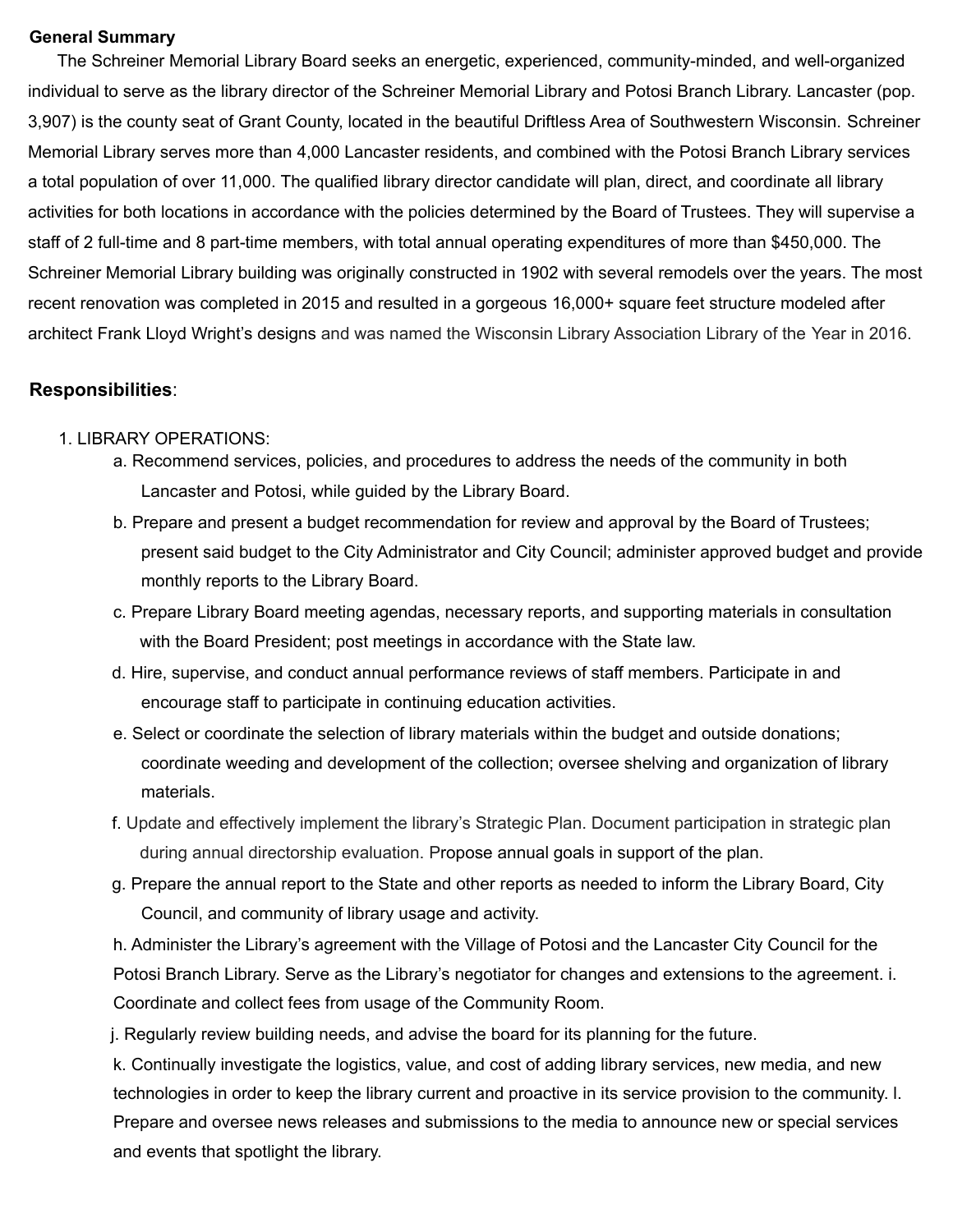m. Collaborate with other staff to create and update a positive online presence to inform the community of events as well as update the website.

### 2. LEADERSHIP:

a. Attend and actively participate in City Department Head, City Council, Library Board, Library Foundation, and some County Board and SWLS Director's Council meetings as required. b. Administer contracts and agreements with SWLS as well as various maintenance contracts to janitorial, HVAC, and technology support providers such as security cameras and people counter.

- c. Write grant applications and administer successful grants.
- d. Supervise the maintenance and repair of the library building and adjacent gardens.
- e. Advocate for both Potosi and Lancaster libraries throughout the surrounding communities, and attend the annual State Library Legislative Day at the Capitol.
- f. Serve as an advisor to the Lancaster Public Library Foundation, and work collaboratively with it to identify funding sources, and donors. Advise the foundation of library needs and plans.
- g. Maintain records showing all programs offered and the number of attendees at each.
- h. Guide and advise volunteer groups who wish to help with library promotion, fundraising, and enhancement of services.

### 3. CUSTOMER SERVICE:

- a. Provide friendly and direct service to patrons checking out or seeking materials, requesting directional information, or pursuing topic specific information.
- b. Train staff and set expectations for service procedures.
- c. Maintain positive public relations locally and on a statewide level.
- d. Possess exceptional interpersonal skills.

# **Knowledge, Skills, and Abilities:**

- 1. Establish and maintain effective working relationships with community leaders, public officials, professional groups, subordinates, and the public.
- 2. Communicate ideas and information in both verbal and written form.
- 3. Work with governing boards, community groups, and elected officials, and make presentations to them. 4. Read and comprehend print information, including technical, statistical, and financial information. 5. Locate and retrieve library materials in a variety of formats throughout the building, as well as from remote locations through networks including the internet.
- 6. Demonstrate thorough knowledge of and ability to perform computer operations and troubleshoot problems, to manage an automated circulation system, access external databases, and be able to create a library presence on social networking sites.
- 7. Communicate priorities to board and staff and meet deadlines.